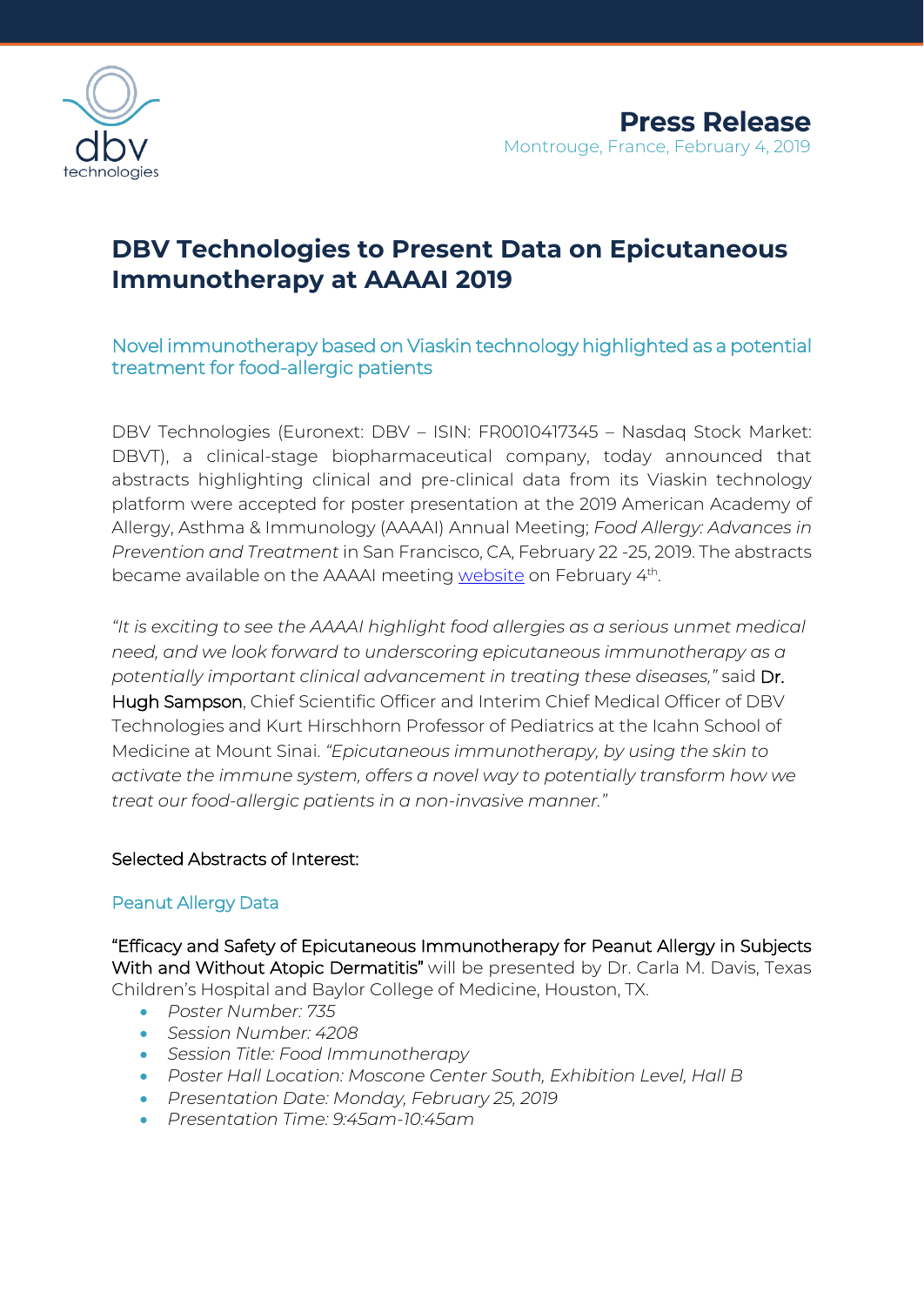

"Epicutaneous Immunotherapy (EPIT) for Peanut Allergy in Young Children" will be presented by Dr. David Fleischer, Director, Allergy and Immunology Center and Associate Section Head, Children's Hospital Colorado

- *Poster Number: 749*
- *Session Number: 4208*
- *Session Title: Food Immunotherapy*
- *Poster Hall Location: Moscone Center South, Exhibition Level, Hall B*
- *Presentation Date: Monday, February 25, 2019*
- *Presentation Time: 9:45am-10:45am*

#### EPIT Mechanism of Action Research

"Skin Dendritic Cells Progressively Subvert The Activation Of Pathogenic Type-2 Immunity Upon Epicutaneous Allergen Immunotherapy" will be presented by Dr. Leo Laoubi, DBV Technologies.

- *Poster Number: 734*
- *Session Number: 4208*
- *Session Title: Food Immunotherapy*
- *Poster Hall Location: Moscone Center South, Exhibition Level, Hall B*
- *Presentation Date: Monday, February 25, 2019*
- *Presentation Time: 9:45am-10:45am*

*"*Langerhans Cells Increase Their Expression of Integrin αvβ8 Through Migration and are Needed for Tregs Induction by Epicutaneous Immunotherapy (EPIT)" will be presented by Dr. Vincent Dioszeghy, DBV Technologies.

- *Poster Number: 622*
- *Session Number: 3802*
- *Session Title: BCI Featured Poster Session*
- *Poster Hall Location: Moscone Center South, Exhibition Level, Hall B*
- *Presentation Date: Sunday February 24, 2019*
- *Presentation Time: 4:30 – 6:00pm*

## Cashew Nut Allergy Data

*"*Development of a Cashew Nut Allergy Mouse Model to Evaluate the Efficacy of Epicutaneous Desensitization Treatment" will be presented by Dr. Pierre-Louis Hervé, DBV Technologies.

- *Poster Number: 787*
- *Session Number: 4209*
- *Session Title: Food Allergy and Treatment*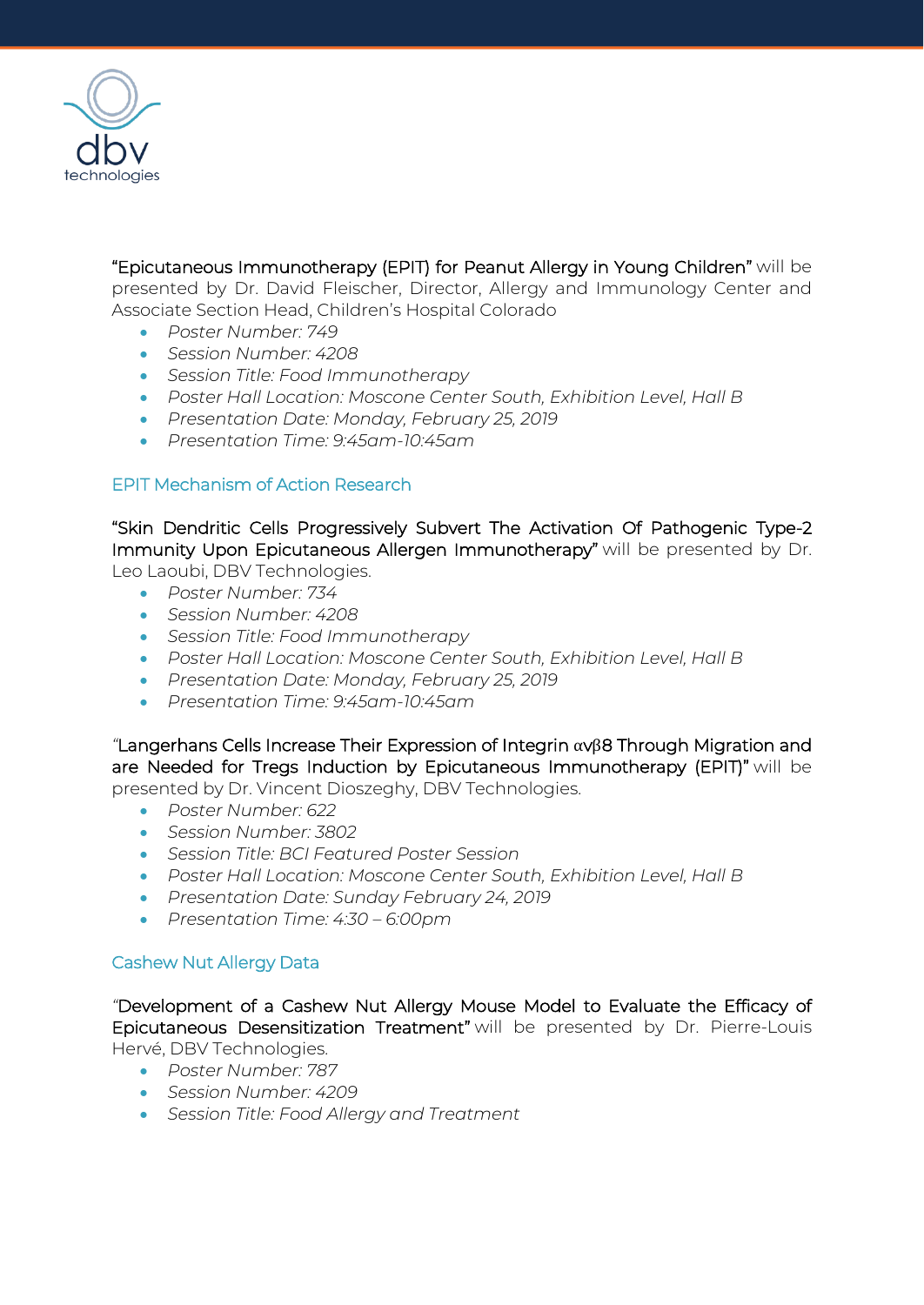

- *Poster Hall Location: Moscone Center South, Exhibition Level, Hall B*
- *Presentation Date: Monday, February 25, 2019*
- *Presentation Time: 9:45am-10:45am*

#### DBV-Sponsored Research

"Shared Cooking Equipment in Restaurants: A Quantitative Risk Assessment for Peanut-Allergic Consumers" will be presented by Dr. Benjamin C. Remington, TNO Ziest, The Netherlands.

- *Poster Number: 724*
- *Session Number: 4207*
- *Session Title: Food Allergen Structures*
- *Poster Hall Location: Moscone Center South, Exhibition Level, Hall B*
- *Presentation Date: Monday, February 25, 2019*
- *Presentation Time: 9:45am-10:45am*

"Double-Blind, Placebo-Controlled Randomized Trial of Epicutaneous Immunotherapy in Children with Milk-Induced Eosinophilic Esophagitis" will be presented by Dr. Jonathan Spergel, Professor of Pediatrics at the Perelman School of Medicine at the University of Pennsylvania.

- *Poster Number: L30*
- *Session Number: 4216*
- *Session Title: Late Breaking Poster Session*
- *Poster Hall Location: Moscone Center South Hall B*
- *Presentation Date: Monday, February 25, 2019*
- *Presentation Time: 9:45-10:45am*

## About DBV Technologies

DBV Technologies is developing Viaskin®, a proprietary technology platform with broad potential applications in immunotherapy. Viaskin is based on epicutaneous immunotherapy, or EPIT®, DBV's method of delivering biologically active compounds to the immune system through intact skin. With this new class of selfadministered and non-invasive product candidates, the Company is dedicated to safely transforming the care of food allergic patients, for whom there are no approved treatments. DBV's food allergies programs include ongoing clinical trials of Viaskin Peanut and Viaskin Milk, and preclinical development of Viaskin Egg. DBV is also pursuing a human proof-of-concept clinical study of Viaskin Milk for the treatment of Eosinophilic Esophagitis, and exploring potential applications of its platform in vaccines and other immune diseases. DBV Technologies has global headquarters in Montrouge, France and offices in Bagneux, France, Summit, NJ and